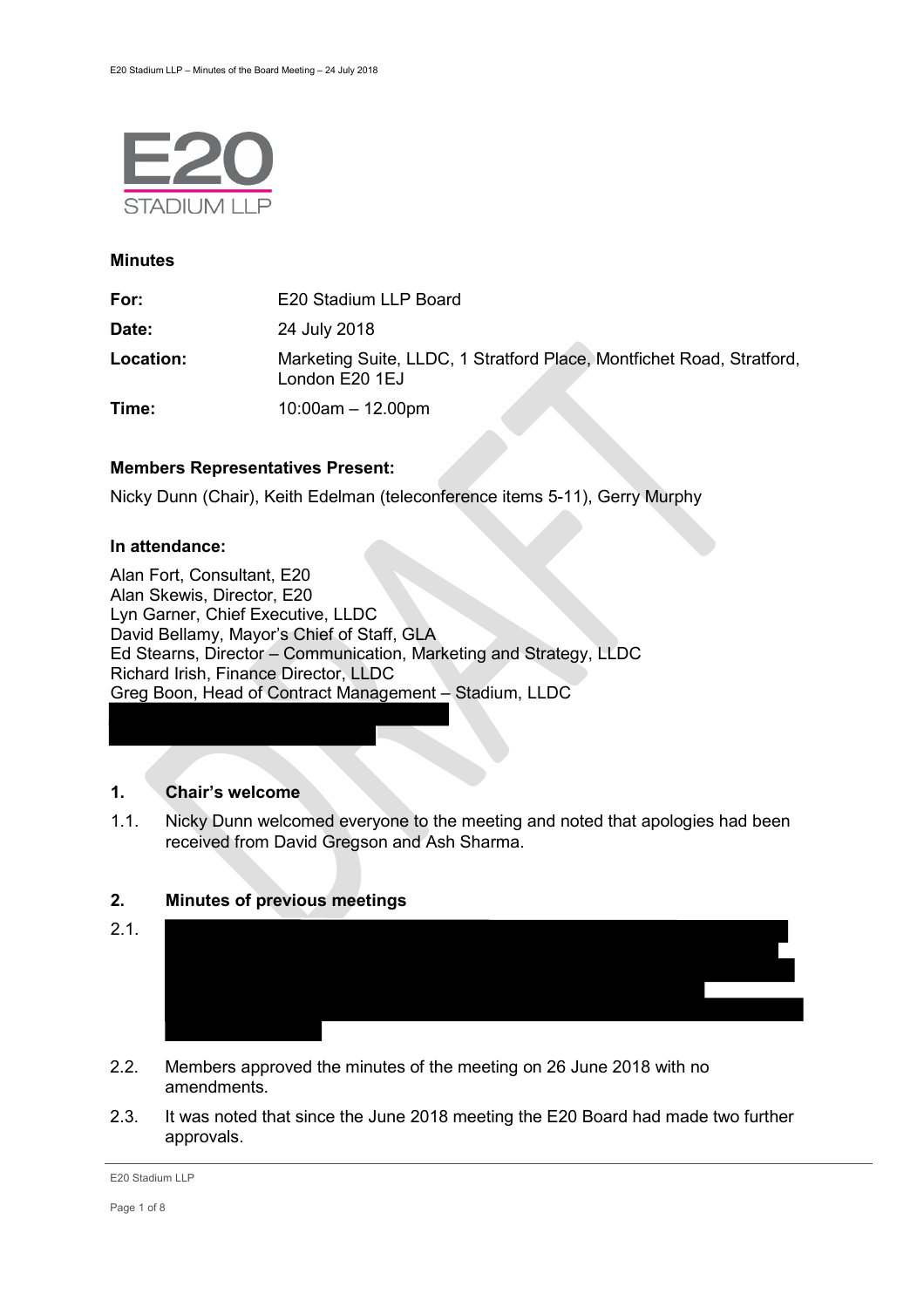- 2.3.1. **The Board APPROVED spending £50,000 on two feasibility studies to look at potential new access routes into Stratford Regional Station.**
- 2.3.2. **The Board APPROVED payment of fees as presented to the June Board.**

# **3. Actions arising from previous meetings**

3.1. The Board noted the actions list.

3.1.1.

## **4. Finance Update**

- 4.1. Richard Irish presented the Finance Report to the Board.
- 4.2. The schedule of payments was presented to the Board for approval.
- 4.3. An addendum to the paper was circulated to the Board for approval, listing anticipated payments for August 2018 in lieu of a Board Meeting.
	- 4.3.1.
	- 4.3.2. David Bellamy queried why E20 were continuing to pay West Ham United FC (WHU) for the hospitality box in the Stadium. Alan Skewis set out that the box was originally secured for a naming rights partner and has one year remaining on a three year contract.
	- 4.3.3. It was agreed that a paper setting out the strategy for E20's use of the box and general admission tickets for all Stadium events would be presented to the Board in September 2018. **[Action: Alan Skewis / Ed Stearns]**
	- 4.3.4. It was noted that the Board would need comfort in relation to ongoing funding from LLDC at the meeting in September 2018. Gerry Murphy confirmed that conversations were ongoing with the GLA and a paper would be tabled at September Board. **[Action: Gerry Murphy]**

## 4.4. **The Board NOTED the report and APPROVED all payments.**

## **5. Year End Accounts**

- 5.1. Richard Irish presented the year end accounts and gave an overview of the key points for the Board to consider.
	- 5.1.1. It was noted that the LLDC Audit Committee had reviewed the E20 Accounts.
	- 5.1.2. The Board's attention was drawn to the estimation of the onerous contracts provision and valuation of the Stadium, consideration of going concern and post balance sheet events relating to the restructuring plan and the outcome of the expert determination hearing.

E20 Stadium LLP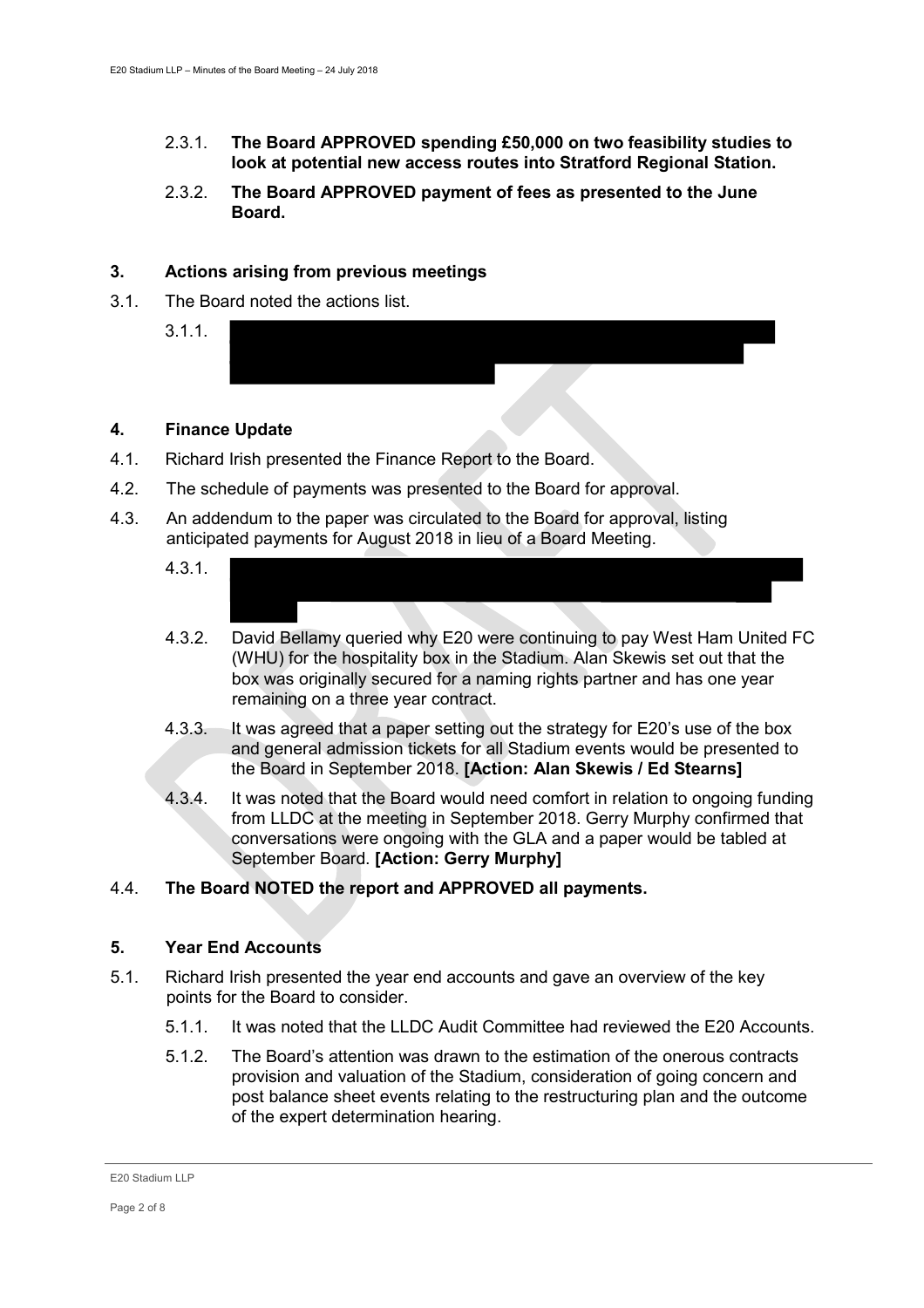- 5.1.3. An amendment to the letter of representation from management in respect of the whistleblowing report was noted.
- 5.2. The Board agreed that the accounts should be published at the same time as the LLDC accounts. **[Action: Ash Sharma]**
- 5.3. It was agreed that E20 would work with the Mayor's Press Office to develop a plan for the publication of the accounts. **[Action: Ed Stearns]**
- 5.4. **The Board APPROVED the 2017/18 year accounts.**

# **6. Legal Update**

- 6.1. Alan Fort presented the legal update including a paper setting out disputes with West Ham United by Sean Graham, Transport for London (TfL) Legal.
- 6.2. In relation to the Excess Seating Capacity (ESC) dispute with WHU, the following were noted:



- 6.3. In relation to the Inner Tier LED (pitch-side LED signage) dispute, the following were noted:
	- 6.3.1. It was confirmed that the Court has found in E20's favour over the injunction and that E20 has been awarded costs from WHU.
	- 6.3.2. While the injunction has been settled, the claim remains live. E20 had given an undertaking not to implement without consultation in respect of pitch-side LED signage.
- 6.4. In relation to legal matters relating to the Football Association (FA)'s decision to charge WHU over crowd incidents on 10 March 2018.
	- 6.4.1.

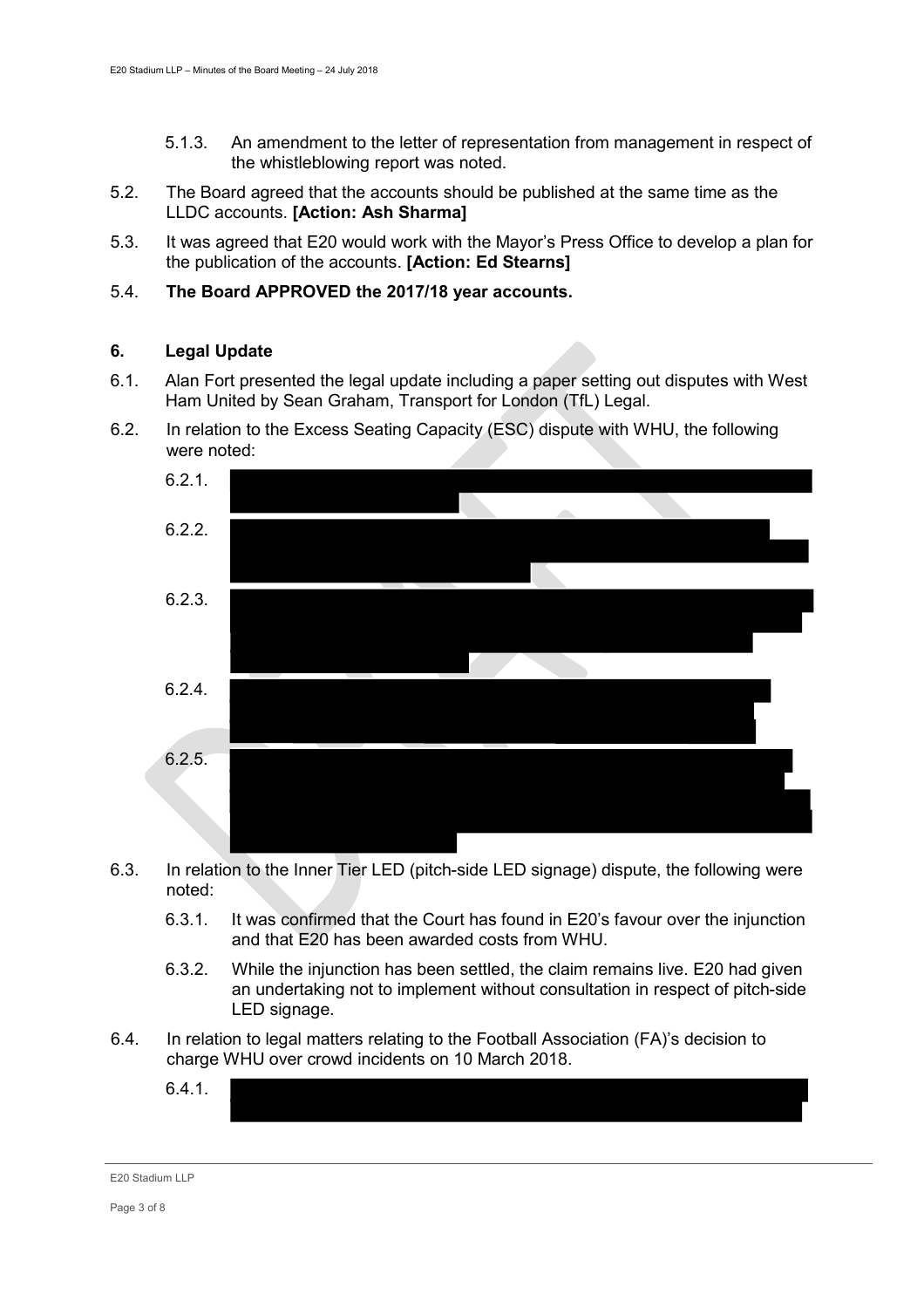

- 6.4.5. It was noted that an increase in stewarding numbers at the match still might have not prevented co-ordinated pitch incursions.
- 6.4.6. Alan Skewis confirmed that E20 and LS185 have replied in full to WHU's question and responded to WHU's request for additional background information.
- 6.5. In relation to WHU's request for a pre-season friendly in the Stadium. The Concession Agreement has differing definations of a friendly match and pre-season tournament, which yield different commercial income from WHU to E20.
	- 6.5.1. It was confirmed that WHU have requested a pre-season tournament on 3/4 August 2019, in advance of the 2019/20 season.
	- 6.5.2. E20 would naturally seek to oblige WHU, however must consider the risk associated with athletics dates and seat moves, in particular if such a match would jeopardize football mode for the start of the football season.
- 6.6. Alan Fort confirmed that the Vinci Board in Paris had given approval for LS185 to install WiFi in the Stadium, in line with their obligation to deliver a 'connected stadium'.



6.7. **The Board NOTED the legal update, including the current position on disputes with West Ham United.**

## **7. Expert Determination**

```
E20 Stadium LLP
```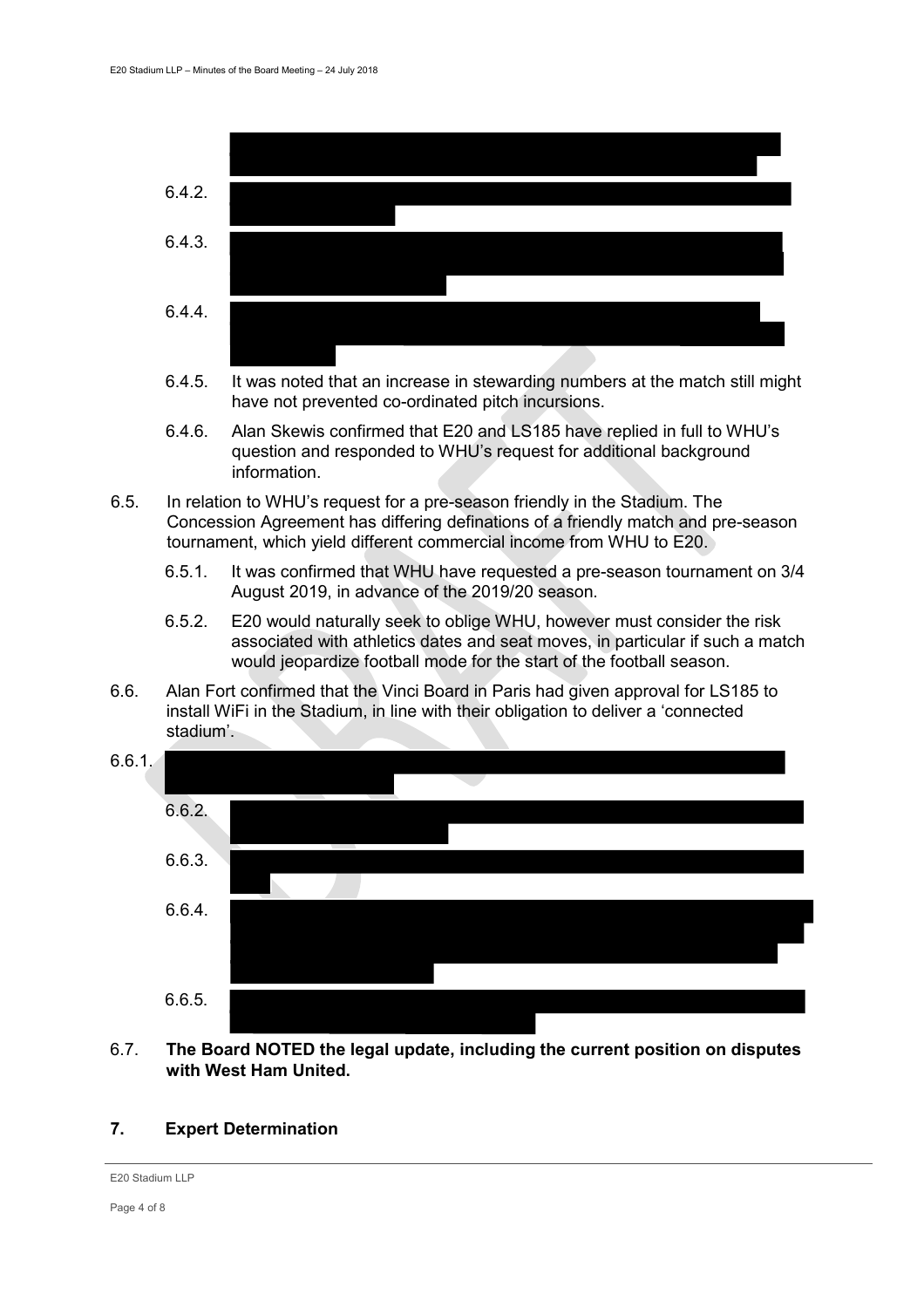7.1. Alan Skewis' presented an update of progress of each issue considered following the findings of expert determination.

## *Draught Beer*

- 7.2. The Expert found that E20 should provide draught beer in hospitality lounges, but did not prescribe how.
- 7.3. Alan Skewis outlined proposals for provision of draught beer.
- 7.3.1. 7.4.

*IPTV*

- 7.5. The Expert found that WHU should have use of the TV screens and that the screens should show sporting events / news.
- 7.6. The Board discussed the implications of the IPTV findings, included the L-band advertising space on the screen.
- 7.7. **The Board APPROVED reimbursement of up to £58,000 exclusive of VAT to WHU for IPTV use throughout the 2017/18 season.**

## *Hosts and Hostesses*

- 7.8. The Expert determined that E20 should provide hosting services in hospitality areas covering specific functions as set out in the Concession Agreement.
- 7.9. Alan Skewis set out two options for implementing the Expert's recommendations on match-day hospitality staff. They are;
	- 7.9.1. uniformed LS185 staff; or
	- 7.9.2. a contribution is made to WHU's costs of an external company, however any staff provided must meet LLDC's employment targets.
- 7.10. The Board did not agree that WHU would provide these services.
- 7.11.
- 7.12. **The Board NOTED that from 2018/19 season LS185 will provide a host / hostess service, with a resulting increase of up to £2,000 per match in event costs.**

*Pitch Surround*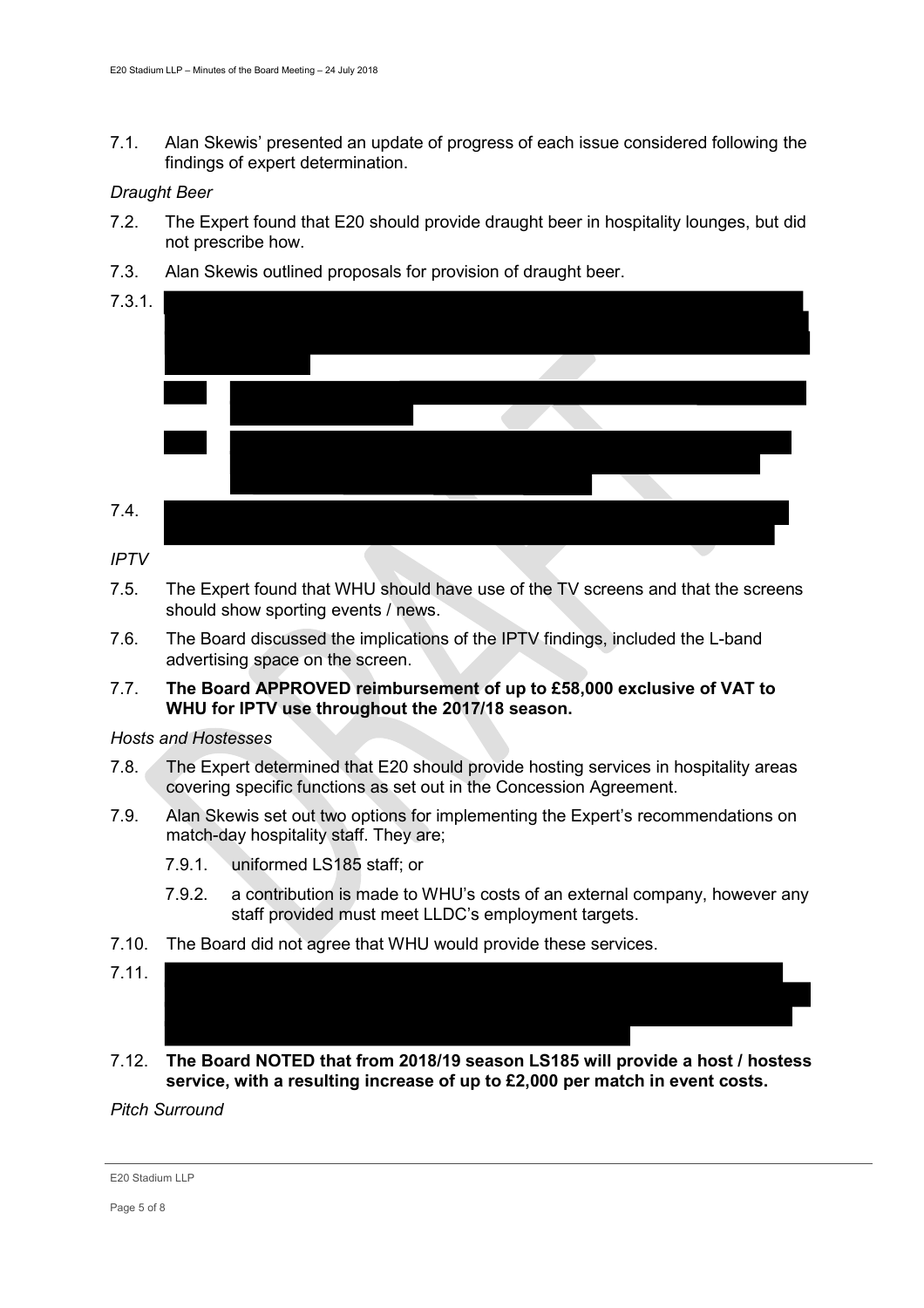- 7.13. The Expert determined that the pitch surround should be a contrasting colour to the pitch and that the present cover was not suitable protective material.
- 7.14. Alan Skewis presented the options for the Stadium pitch surround.

7.14.1.

7.15. **The Board APPROVED up to £120,000 for the installation of an upgraded pitch surround in London Stadium blue.**

#### *Legal Costs*

7.16. **The Board APPROVED payment of WHU's legal costs in line with the expert determination up to £202,000 legal costs.** 



## **8. E20 Director Update**

- 8.1. Alan Skewis' presented the E20 Director Update.
	- 8.1.1. Alan Skewis set out the actual attendance figures for the four UK Athletics (UKA) events throughout July and noted changes from the table included in the in the report.
	- 8.1.2. David Bellamy requested that figures were included in the Mayor's briefing for his meeting with UKA. **[Action: Gerry Murphy]**
	- 8.1.3. The Chair requested that the net commercial revenue for each concert to be reported to the Board. **[Action: Alan Skewis]**



- 8.1.5. It was noted that there has been an improvement in reporting from LS185 on Health and Safety.
- 8.2. **The Board NOTED the E20 Director's Report.**
- 8.3. **The Board NOTED the E20 risk and issue register.**
- 8.4. **The Board NOTED the Health and Safety report received from LS185.**

## **9. Westfield Costs**

9.1. Lyn Garner presented the paper on Westfield Costs.

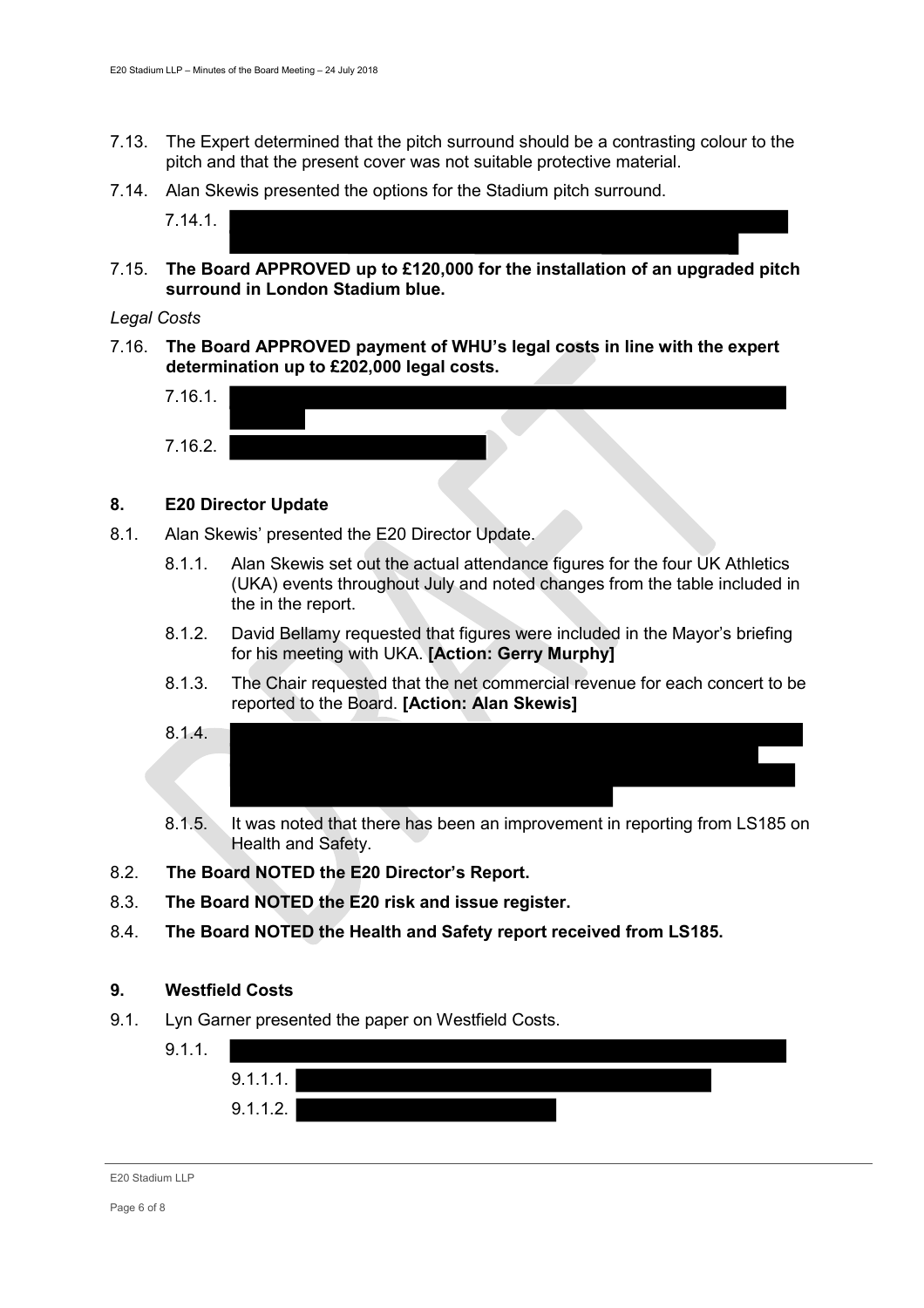

9.4. **The Board APPROVED capital expenditure of up to £10,000 to purchase of barriers for use in the Northern Ticket Hall area.**

#### **10. Balfour Beatty (BB)**

- 10.1. Lyn Garner set out the principles of closing out the BB transformation works dispute.
- 10.2. **The Board approved the delegations as set out in the paper:**
	- 10.2.1. **The Board APPROVED a delegation of up to £850k to the LLDC Chief Executive and/or Deputy Chief Executive to be able to reach a settlement though a binding mediation with BB.**
	- 10.2.2. **The Board APPROVED authority for Colin Naish to act as the mediation lead for E20 in the contractual closeout of E20's Stadium Transformation Works Contract with BB, subject to close monitoring from the LLDC Chief Executive and Deputy Chief Executive.**
	- 10.2.3. **The Board APPROVED the sum of £15k for external advice to test both claims key assumptions.**
	- 10.2.4. **The Board NOTED the risk that should the mediation or any subsequent dialogue fail to each an agreed outcome BB may commence adjudication proceedings.**
	- 10.2.5. **The Board NOTED the cost commitment to date for rectifying Transformation defects of £1.1m with a further £0.3m due to be committed shortly and Vinci FM's disruption claim of £1.15m.**
	- 10.2.6. **The Board NOTED that LS185's expectation remains that they are paid in full for the balance of the Vinci FM disruption claim at £252k irrespective at the level that the BB claim is settled at.**

#### **11. Utilities**

11.1. Tim Langdon presented the paper on driving down Stadium utlity consumption.